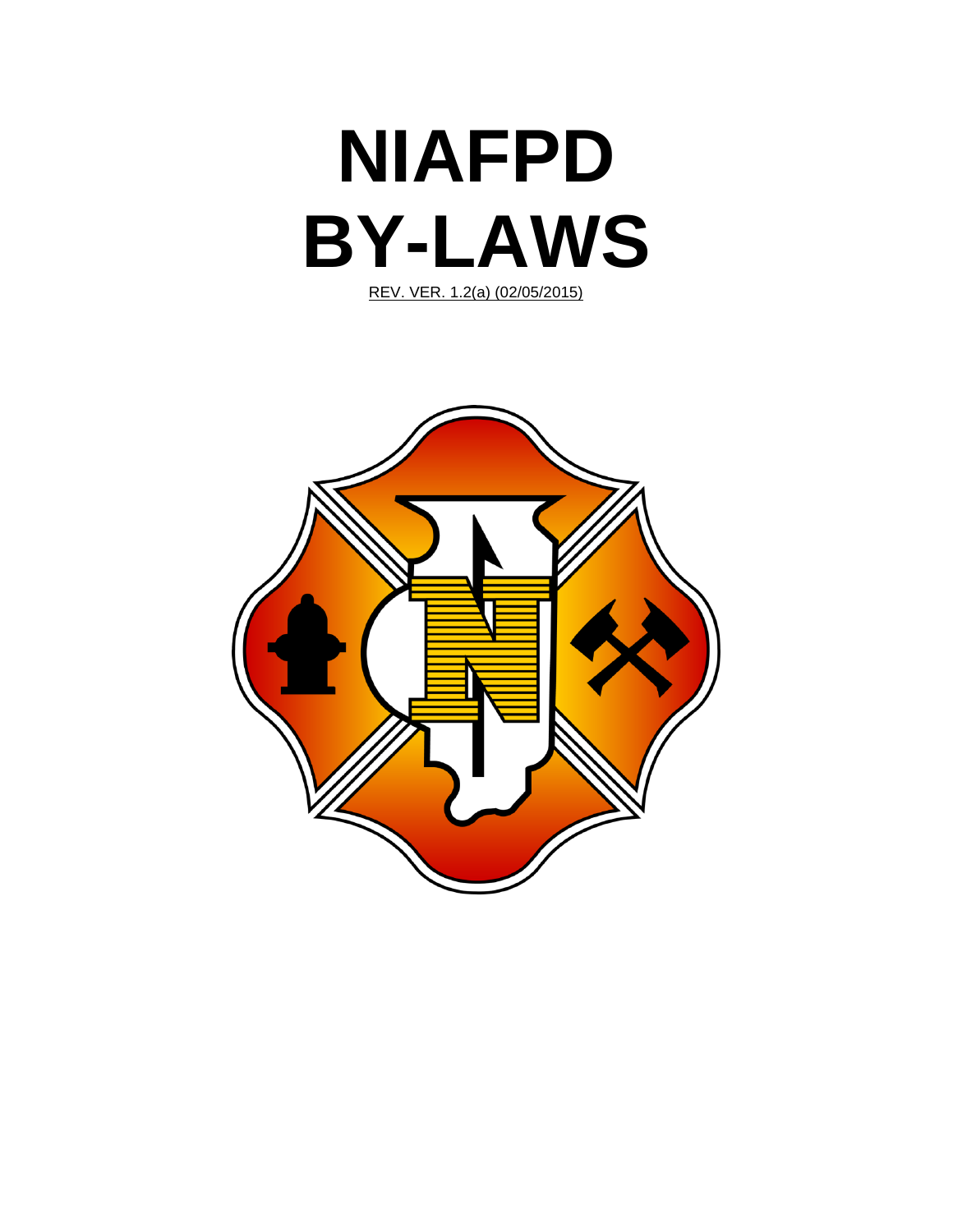### **BY-LAWS OF THE NORTHERN ILLINOIS ALLIANCE OF FIRE PROTECTION DISTRICTS**

# **ARTICLE I.**

### **OFFICES**

The Northern Illinois Alliance of Fire Protection Districts (Alliance) shall maintain in the State of Illinois a registered office and a registered agent at such office and may have other offices within or without the State.

### **ARTICLE II.**

### **PURPOSE**

The objectives of this Alliance are to foster the exchange of ideas and information among and between Alliance members; to encourage and promote the advancement of common interests of Fire Protection Districts; to develop a regional resource bank of information; to present educational programs, seminars and materials particularly aimed at the specialized needs of Northern Illinois Fire Protection Districts; to develop and encourage cooperation among Fire Protection Districts; to provide a vehicle and forum for the unified expression of opinions and positions by members upon political, economic or social matters or events of concern to the members of the Alliance. These activities shall be carried out to the extent and in such manner that they further business league purposes within the meaning of Section 501(c) (6) of the Internal Revenue Code of 1986, as amended or superseded from time to time.

No part of the net earnings of the Alliance shall inure to the benefit of, or be distributable to, its directors, officers, members or other private persons, except that the Alliance is authorized and empowered to pay reasonable compensation for services rendered and to make payments and distributions in furtherance of the purposes set forth in these By-Laws.

Upon the dissolution of the Alliance, the Board of Directors shall, after paying or making provision for the payment of all of the liabilities of the Alliance, dispose of all of the assets of the Alliance in such manner or to such organization or organizations organized or operated exclusively for purposes as shall at the time qualify as an exempt organization or organizations under Section 501(c) (6) of the Internal Revenue Code of 1986, as amended (or the corresponding provision of any future United States Internal Revenue law) as the Board of Directors shall determine.

#### **ARTICLE III.**

### **MEMBERSHIP**

SECTION 1. **Classes of Members.** The Alliance shall have three (3) classes of members. The designation of such classes and the qualifications and rights of the members of such classes shall be as follows:

(a) **District Members.** Eligible for district membership are: fire protection districts geographically located in the State of Illinois.

(b) **Associate Members**. Associate Membership shall be available as per the following categories:

- 1. Friends of the Northern Illinois Alliance of Fire Protection Districts. Any person not working in the field, but who has any interest in fire protection.
- 2. Patrons or vendors of the Alliance and/or companies who have an interest in the fire protection movement and who wish to contribute to the support of the Alliance.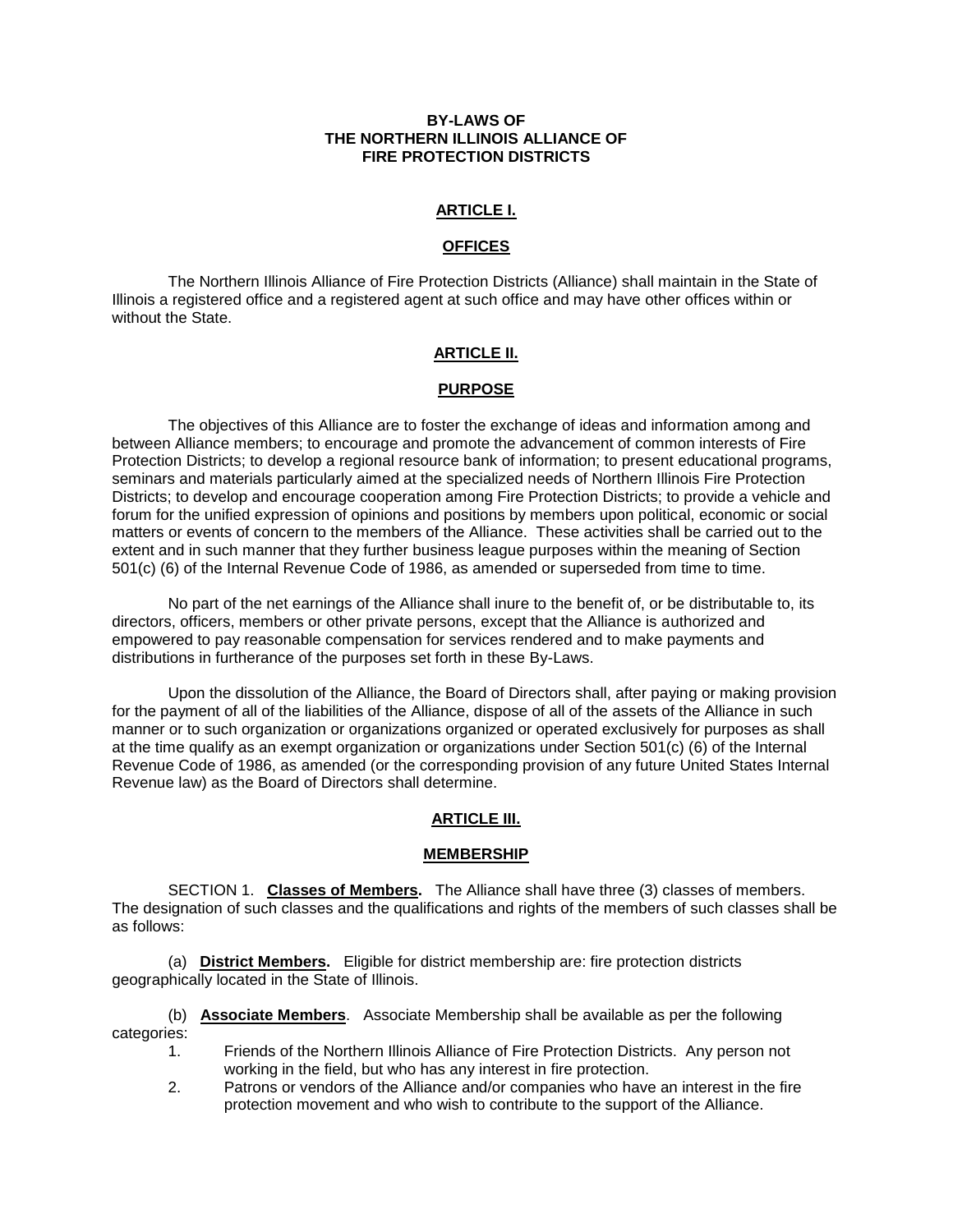3. Districts who qualify for general district membership shall not be eligible for associate membership.

**(c) Emeritus Members**. Any person who has been actively involved as a trustee, commissioner, executive officer, or administrator of a member district or a district eligible for membership in the Alliance.

SECTION 2. **Admission to Membership.** Except in the initial election of members, all applicants for membership shall file with the Secretary a written application in such form as the Board of Directors shall from time to time determine.

All applications for membership shall be presented promptly for consideration and investigation to the Board of Directors or to the membership committee, if a membership committee has been appointed by the Board of Directors, and if a membership committee has been appointed it shall report promptly to the Board of Directors.

To be eligible to become and maintain membership in the Alliance, districts, individuals and other entities must submit completed applications designating the type of membership sought, and must pay applicable dues and assessments, and comply with all by-laws, and meet all other requirements for membership as may be established by the Board of Directors.

SECTION 3. **Voting Rights.** Only district members may cast ballots, conduct business or be eligible for elective office in the Alliance, with only one eligible vote per district. Member districts will be required to keep on file with the Secretary of the Alliance a list of individuals or delegates who are permitted to vote on behalf of the District with alternates listed in rank order in the event the primary delegate is absent from an Alliance meeting. Delegates shall register with the Secretary at the beginning of each meeting to ensure each district receives its vote in the event of a roll call vote. Roll call votes will be held on any matter at the request of any delegate.

SECTION 4. **Termination of Membership**. The Board of Directors by affirmative vote of twothirds of all of the members of the Board of Directors may suspend or expel a member for cause after an appropriate hearing, and may, by a majority vote of those present at any regularly constituted meeting, terminate the membership of any member who becomes ineligible for membership, or suspend or expel any member who shall be in default in the payment of dues or assessments for the period fixed in Section 9 of Article III of these By-Laws.

SECTION 5. **Resignation**. Any member may resign by filing a written resignation with the Secretary, but such resignation shall not relieve the member so resigning of the obligation to pay any dues, assessments or other charges theretofore accrued and unpaid.

SECTION 6. **Reinstatement**. Upon written request signed by a former member and filed with the Secretary, the Board of Directors may by the affirmative vote of two-thirds of the members of the Board reinstate such former member to membership upon such terms as the Board of Directors may deem appropriate.

SECTION 7. **Transfer of Membership**. Membership in this Alliance is not transferable or assignable.

SECTION 8. **Membership Certificates**. The Board of Directors may issue a certificate for each membership in the Alliance.

SECTION 9. **Failure to Pay Dues or Assessments**. A member in good standing is one whose annual dues and/or any applicable assessments are not more than six (6) months in arrears. A member not in good standing may be reinstated by payment of the current annual dues and any and all assessments which were levied or became due while such person was a member in good standing or subsequent thereto.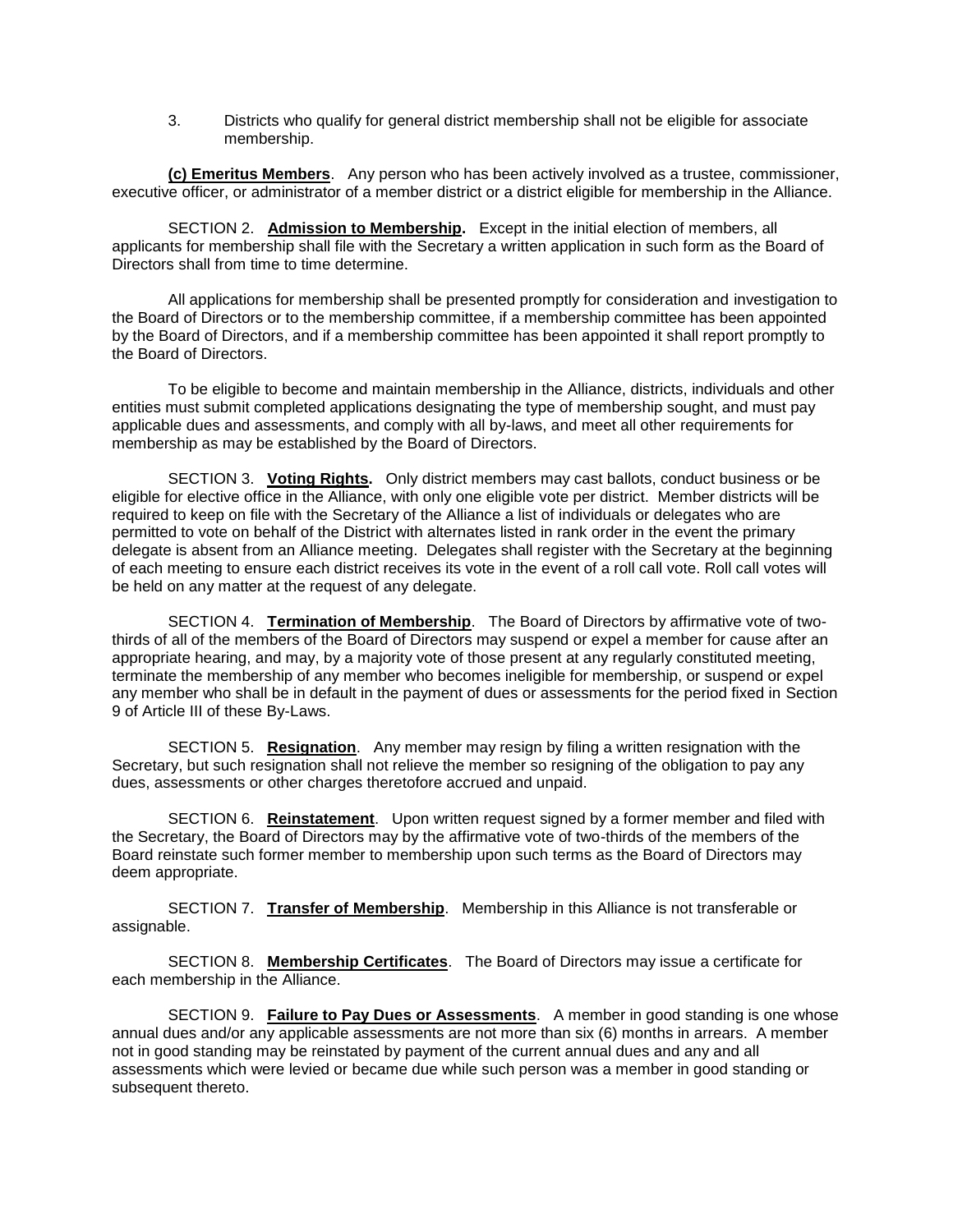# **ARTICLE IV.**

#### **MEETINGS OF MEMBERS**

SECTION 1. **Annual Meeting**. An annual meeting of the members shall be held at the annual conference in February of each year for the purpose of electing directors for two (2) year terms and for the transaction of such other business as may come before the meeting. If such day were a legal holiday, the meeting shall be held at the same hour on the next succeeding business Saturday.

SECTION 2. **Meetings**. There may be one other regular meeting of the members of the Alliance, which may be held in conjunction with the Fall Educational Seminar on a date and at a location set by the Board of Directors.

SECTION 3. **Special Meeting**. Special meetings of the members may be called either by the President or a majority of the Board of Directors.

SECTION 4. **Place of Meeting**. The Board of Directors may designate any place, either within or without the State of Illinois, as the place of meeting for any annual, regular or special meeting of the members called by the Board of Directors. If no designation is made or if a special meeting be otherwise called, the place of meeting shall be the registered office of the Alliance in the State of Illinois.

SECTION 5. **Notice of Meetings**. Written notice stating the place, date, and hour of any meeting of members, and in the case of a special meeting, the purpose or purposes for which the meeting is called, shall be delivered to each member entitled to vote at such meeting not less than five (5) nor more than sixty (60) days before the date of such meeting, or in the case of a removal of one or more directors, a merger, consolidation, dissolution or sale, lease or exchange of assets not less than twenty (20) nor more than sixty (60) days before the date of such meeting, by or at the direction of the President, or the Secretary/Treasurer, or the officer or persons calling the meeting. If mailed, the notice of a meeting shall be deemed delivered when deposited in the United States mail addressed to the member at his or her address as it appears on the records of the Alliance, with postage thereon prepaid.

SECTION 6. **Quorum**. A quorum shall be one-third of the qualified District Members of record as of the most recent annual or regular meeting. If a quorum is present, the affirmative vote of a majority of the votes present and voted shall be the act of the members, unless the vote of a greater number is required by the Illinois General Not For Profit Corporation Act of 1986 ("Act") or the Articles of Incorporation. Withdrawal of members from any meeting may cause failure of a duly constituted quorum at that meeting.

## **ARTICLE V.**

## **BOARD OF DIRECTORS**

SECTION 1. **General Powers**. The affairs of the Alliance shall be managed by and under the direction of the Board of Directors and Officers. The Board of Directors may employ an Executive Director and such other employees as it deems necessary to manage the affairs of the Alliance under the direction of the Board and President.

SECTION 2. **Number, Tenure and Qualifications**. The number of directors shall be *a minimum of five (5) and a maximum of* nine (9). Directors must be trustees or fire commissioners of member districts in good standing. The immediate past president of the Alliance shall be a director. No more than two (2) directors shall be serving their district exclusively as members of the Board of Fire Commissioners. No member district may have more than one representative serving as a director or officer. Each director shall hold office for two years, with 50% of the directors to be elected at the annual meeting in odd numbered years and the remaining directors to be elected during even numbered years so as to stagger the terms of the board members. The directors' terms of office shall commence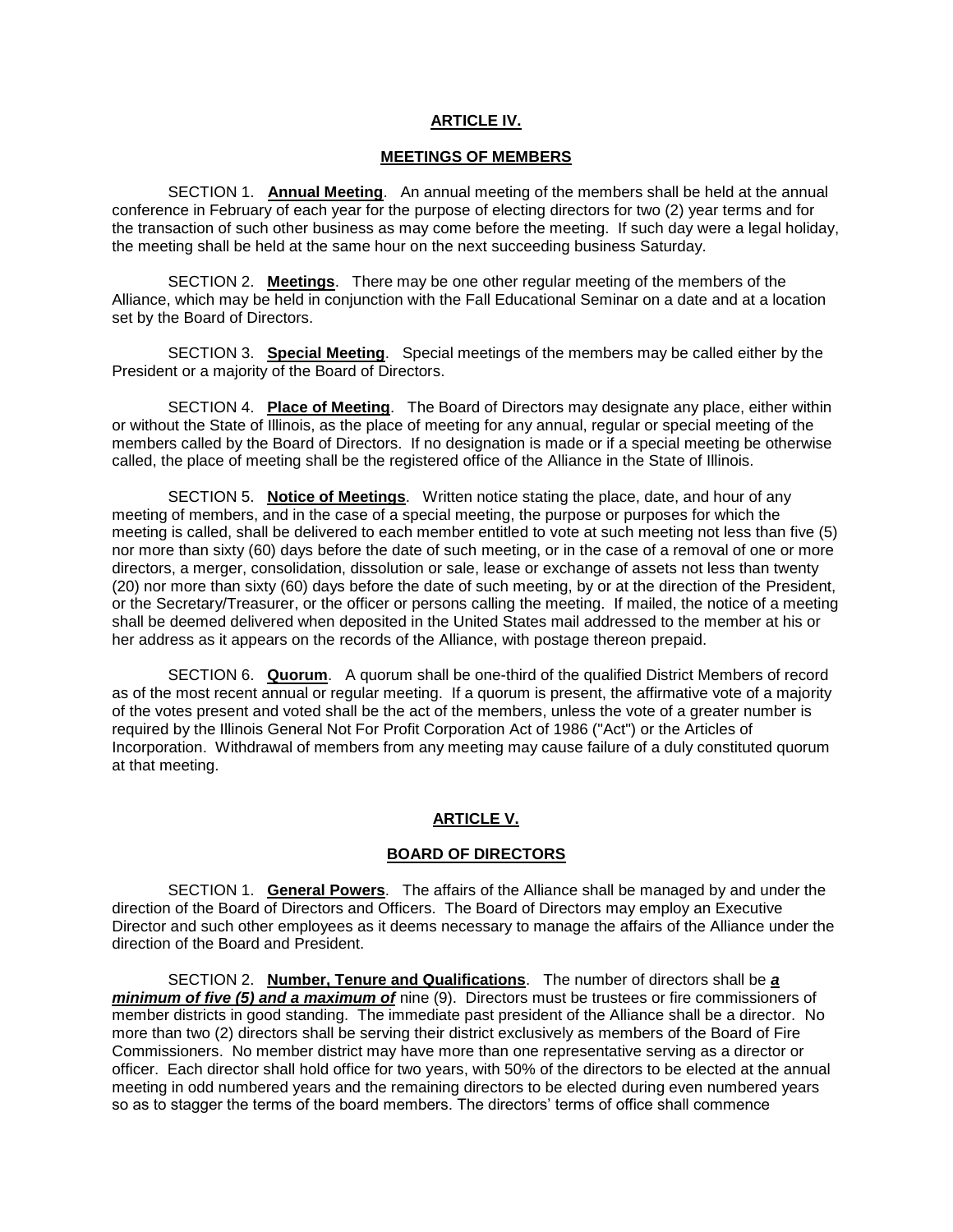immediately upon their election, and shall serve until their successors shall have been elected and qualified.

SECTION 3. **Regular Meetings**. The Board of Directors will hold a minimum of four (4) meetings each year, which may be on dates other than regular Alliance meetings.

SECTION 4. **Special Meetings**. Special meetings of the Board of Directors may be called by or at the request of the President or any two (2) directors. The person or persons authorized to call special meetings of the Board may fix any place as the place for holding any special meeting of the Board called by them.

SECTION 5. **Notice**. At least three (3) days written notice of any special meeting of the Board of Directors shall be given to each director at the address as shown by the records of the Alliance. The attendance of a director at any meeting shall constitute a waiver of notice of such meeting, except where a director attends a meeting for the express purpose of objecting to the transaction of any business because the meeting is not lawfully called or convened. The business to be transacted at any regular or special meeting of the Board shall be specified in the notice.

SECTION 6. **Quorum**. A majority of the Board of Directors shall constitute a quorum for the transaction of business at any meeting of the Board, including any interim board action using electronic means.

SECTION 7. **Manner of Acting**. The act of a majority of the directors present at a meeting at which a quorum is present shall be the act of the Board of Directors, unless the act of a greater number is required by statute, these By-Laws, or the Articles of Incorporation.

# SECTION 8. **Resignation or Removal of Directors**.

(a) A director may resign at any time by written notice delivered to the Board of Directors or to the President or Secretary. A resignation is effective when the notice is delivered unless the notice specifies a future date. A director shall resign upon his or her failing to meet the qualifications for directors set forth in Section, 2 of this Article.

- (b) No director may be removed, except as follows:
	- (1) A director may be removed by the affirmative vote of two thirds of the votes present and voted.

(2) No director shall be removed at a meeting of members entitled to vote unless the written notice of such meeting is delivered to all members entitled to vote on removal of directors. Such notice shall state that a purpose of the meeting is to vote upon the removal of one or more directors named in the notice. Only the named director or directors may be removed at such meeting.

SECTION 9. **Vacancies**. Any vacancy occurring in the Board of Directors shall be filled by the majority vote of the remaining directors. IA director appointed to fill a vacancy shall serve the unexpired term of his or her predecessor in office.

SECTION 10. **Compensation**. Directors shall not receive any stated salaries for their services, but may be reimbursed for expenses reasonably incurred for Alliance purposes, upon vote of the Board of **Directors** 

## SECTION 11. **Interim Board Action by Electronic Means**.

(a) The President of the Board of Directors may authorize the Board of Directors to conduct interim business using electronic means when deemed to be in the best interest of the Board of Directors. "Electronic means" is defined to include any Board of Directors action where a majority of the Board utilizes telephone conference, video conference, voice-over-internet protocol, electronic mail or other related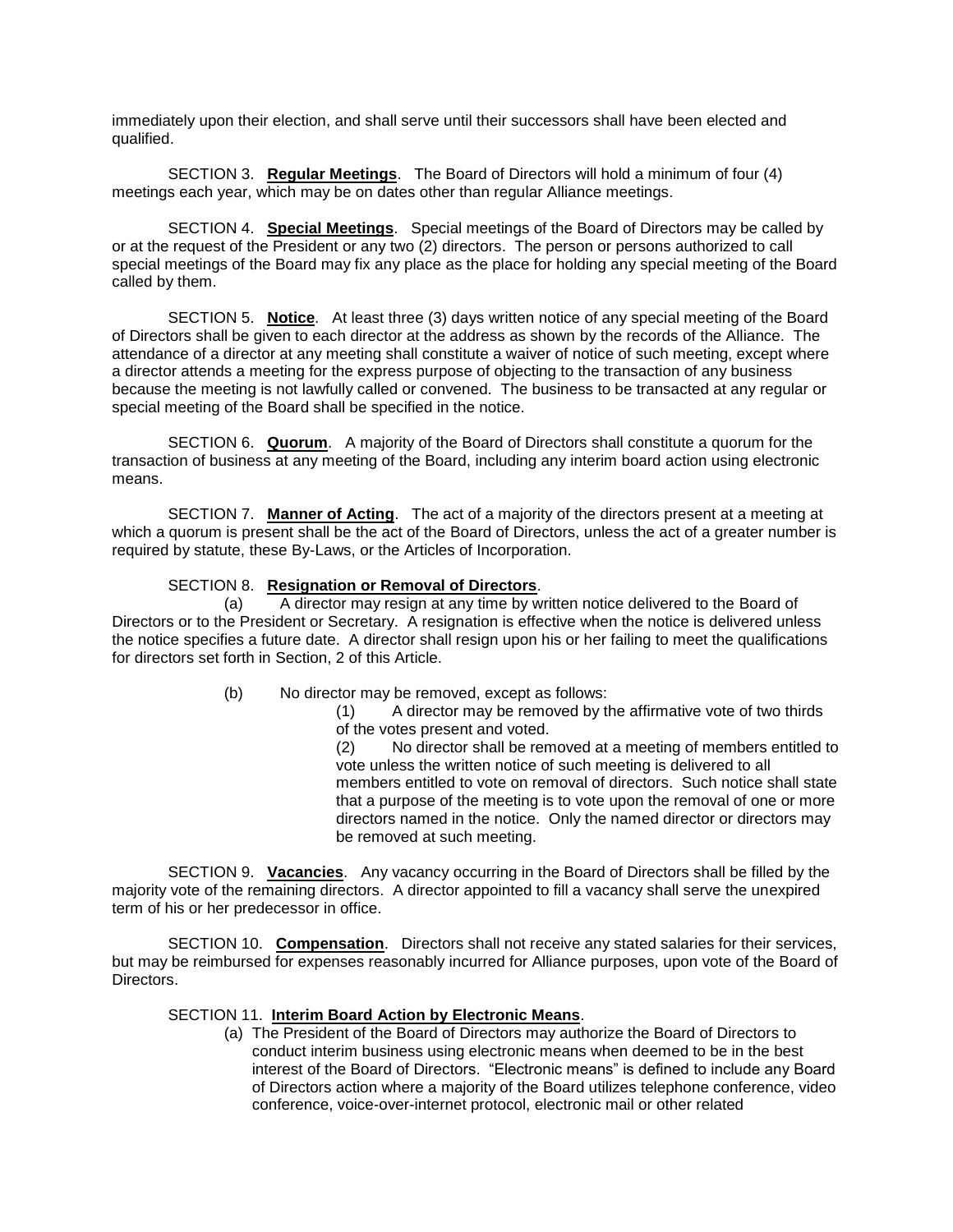communications technology to participate in a meeting and which provides all participating Directors with a clear, bilateral and identifiable means of meeting participation.

(b) The President (or designee) must provide at least five (5) days advance written or emailed notice to all Directors of his intent to conduct interim board action using electronic means. All Directors shall have a full and fair opportunity to take part in any such meetings, to have a right to hear and to be heard, and to vote on all pending motions. All interim business action that are approved using electronic means must be reduced to writing and later ratified by vote of the Boar of Directors at a regular or special board meeting where a quorum of the Board of Directors is physically present.

### **ARTICLE VI.**

#### **OFFICERS**

SECTION 1. **Officers**. The officers of the Alliance shall be President, and Secretary/Treasurer. Officers whose authority and duties are not prescribed in these By-Laws shall have the authority and perform the duties prescribed, from time to time, by the Board of Directors. Any two offices may be held by the same person. Any officer may also simultaneously serve as a director.

SECTION 2. **Election, Tenure and Qualifications**. The election of officers shall be held at the annual meeting, by ballot, with a majority of votes of district members present at the annual meeting constituting a valid election. Balloting shall be by voice vote unless a secret ballot is requested by a member district present for the voting or at the discretion of the Board of Directors. The Board of Directors may establish a nominating committee whose duty shall be to prepare lists of candidates for the offices that are up for election. An opportunity for nominations for officers from the floor shall be provided at the annual meeting. No seconds are required for such nominations, and any eligible person may submit their own name as a candidate for any office. All officers must be trustees of member districts in good standing with the exception of the office of treasurer. No member district shall have more than one representative serving as an officer or director.

The officers shall serve staggered two-year terms, which shall commence immediately upon their election at the annual Alliance meeting.

SECTION 3. **Removal**. Any officer may be removed by the Board of Directors in the same manner provided for removal of directors by the Board of Directors.

SECTION 4. **President**. The President shall be the principal executive officer of the Alliance. Subject to the direction and control of the members, he or she shall be in charge of the business and affairs of the Alliance; he or she shall see that the resolutions and directives of the members are carried into effect except in those instances in which that responsibility is assigned to some other person by the Board of Directors; and, in general, he or she shall discharge all duties incident to the office of President and such other duties as may be prescribed by the members. He or she shall preside at all meetings of the members and of the Board of Directors, or arrange for other executive members to preside at each meeting in the following order: Secretary/Treasurer; any member of the Board of Directors. Except in those instances in which the authority to execute is expressly delegated to another officer or agent of the Alliance or a different mode of execution is expressly prescribed by the Board of Directors or these By-Laws, he or she may execute for the Alliance any contracts, deeds, mortgages, bonds, or other instruments which the members have authorized to be executed, and her or she may accomplish such execution either under or without the seal of the Alliance and either individually or with the Secretary or any other officer thereunto authorized by the members, according to the requirements of the form of the instrument. He or she may vote all securities, which the Alliance is entitled to vote except as and to the extent such authority shall be vested in a different officer or agent of the Alliance by the members. The President may delegate any of his duties and responsibilities to the employees of the Alliance authorized to be hired by the Board of Directors.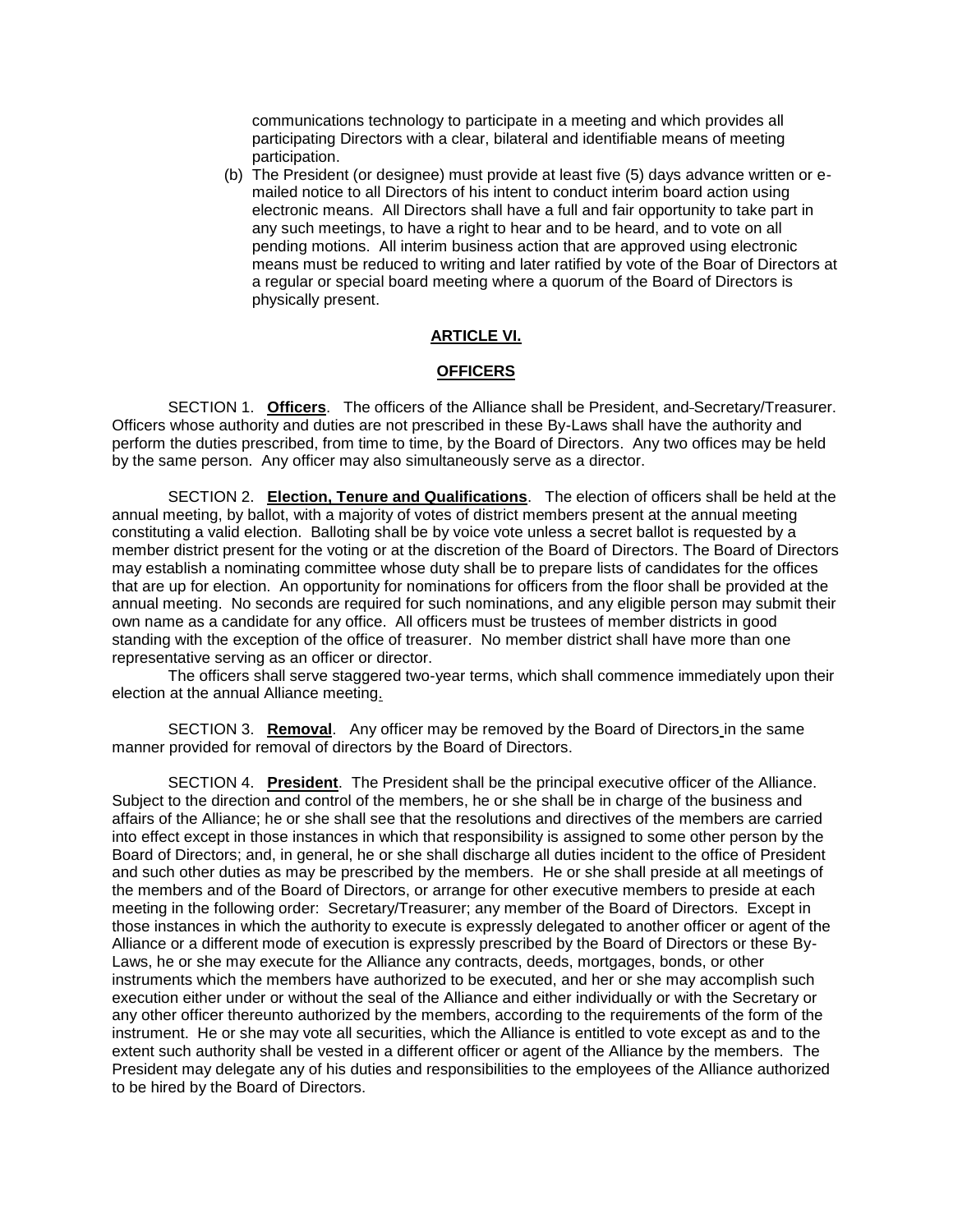SECTION 5. **Secretary/Treasurer.** The Secretary/Treasurer shall be the principal accounting and financial officer of the Alliance. He or she shall: (a) have charge of and be responsible for the maintenance of adequate books of account for the Alliance; (b) have charge and custody of all funds and securities of the Alliance, and be responsible therefore, and for the receipt and disbursement thereof; and (c) perform all the duties incident to the office of Treasurer and such other duties as from time to time may be assigned to him or her by the President or by the Board of Directors. If required by the Board of Directors, the Secretary/Treasurer shall give a bond for the faithful discharge of his or her duties in such sum and with such surety or sureties as the Board of Directors shall determine. Any and all duties of the Secretary/Treasurer may be carried out by the Executive Director, including but not limited to; the maintenance of adequate books of account for the Alliance, having charge and custody of all funds and securities of the Alliance and for the receipt and disbursement of those funds and securities.

The Secretary/Treasurer and/or the Executive Director shall record the minutes of the meetings of the members and of the Board of Directors in one or more books provided for that purpose, see that all notices are duly given in accordance with the provisions of these By Laws or as required by law, be custodian of the corporate records and of the seal of the Alliance, keep a register of the post office address of each member which shall be furnished to the Secretary/Treasurer and/or the Executive Director by such member, and perform all duties as from time to time may be assigned to him or her by the President or by the Board of Directors.

SECTION 6- **Executive Director.** The Executive Director is hired by the Board of Directors and shall primarily report to the President. The Executive Director has day-to-day responsibility for the Alliance, including carrying out Alliance goals and Board policy. The Executive Director will attend all Board meetings, report on the progress of the Alliance, answer questions of Board members and carry out any and all duties assigned by the President or Board of Directors. The Executive Director's salary and compensation shall be set by the Board of Directors as a function of the annual budget process.

## **ARTICLE VII.**

### **COMMITTEES**

SECTION 1. **Committees of Directors**. The Board of Directors, by majority vote, may designate one or more committees, each of which shall consist of two or more directors, which committees, to the extent not restricted by law, shall have and exercise the authority of the Board of Directors in the management of the Alliance; but the designation of such committees and the delegation thereto of authority shall not operate to relieve the Board of Directors, or any individual director, of any responsibility imposed upon it or him or her by law.

SECTION 2. **Other Committees**. Other committees not having and exercising the authority of the Board of Directors in the Alliance may be established by the Board of Directors or President. Members of each such committee shall be members of the Alliance, and the President shall have authority to appoint and remove committee members.

SECTION 3. **Term of Office**. Each member of a committee shall continue as such until the next annual meeting of the members of the Alliance and until his or her successor is appointed, unless the committee shall be sooner terminated, or unless such member shall cease to qualify as a member thereof. A committee member may serve successive terms on such committee.

SECTION 4. **Chairman**. One member of each committee shall be appointed chairman.

SECTION 5. **Vacancies**. Vacancies in the membership of any committee may be filled by appointments made in the same manner as provided in the case of the original appointments.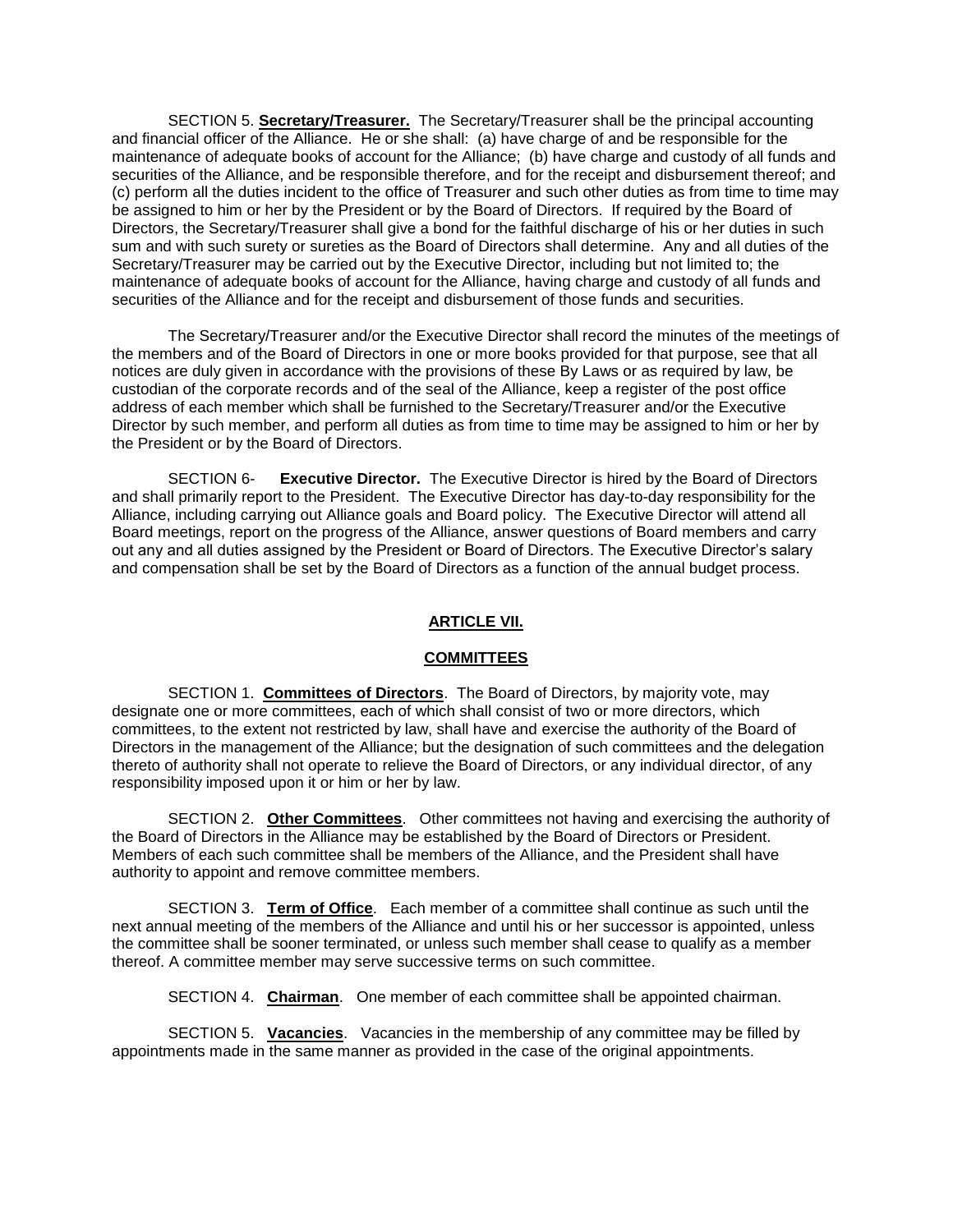SECTION 6. **Quorum**. A majority of the whole committee shall constitute a quorum and the act of a majority of the members present at a meeting at which a quorum is present shall be the act of the committee.

SECTION 7. **Rules**. Each committee may adopt rules for its own government not inconsistent with these By-Laws or with rules adopted by the Board of Directors.

# **ARTICLE VIII.**

# **CONTRACTS, CHECKS, DEPOSITS, AND FUNDS**

SECTION 1. **Contracts**. The Board of Directors may authorize any officer or officers, agent or agents of the Alliance, in addition to the officers so authorized by these By-Laws to enter into any contract or execute and deliver any instrument in the name of and on behalf of the Alliance, and such authority may be general or confined to specific instances.

SECTION 2. **Checks, Drafts, Etc**. All checks, drafts, or other orders for the payment of money, notes, or other evidences of indebtedness issued in the name of the Alliance shall be signed by the Executive Director and countersigned by the President or Secretary/Treasurer.

SECTION 3. **Deposits**. All funds of the Alliance shall be deposited from time to time to the credit of the Alliance in such banks, trust companies, or other depositaries as the Board of Directors may select.

SECTION 4. **Gifts**. The Board of Directors may accept on behalf of the Alliance any contribution, gift, bequest, or device for the general purposes or for any special purpose of the Alliance.

## **ARTICLE IX.**

# **BOOKS AND RECORDS**

The Alliance shall keep correct and complete books and records of account and shall also keep minutes of the proceedings of its members, Board of Directors, and committees having any of the authority of the Board of Directors, and shall keep at the registered or principal office a record giving the names and addresses of the members entitled to vote. All books and records of the Alliance may be inspected by any member, or his agent or attorney for any proper purpose at any reasonable time.

# **ARTICLE X.**

## **FISCAL YEAR**

The fiscal year of the Association shall be fixed by the Board of Directors.

## **ARTICLE XI.**

### **DUES AND ASSESSMENTS**

SECTION 1. **Dues**. The Board of Directors may determine from time to time the amount of annual dues payable to the Alliance by members. The Board of Directors shall have the power to remit or waive dues of any member(s), in whole or in part.

SECTION 2. **Assessments**. The Board of Directors may recommend from time to time the amount of any special assessment, which amount and method of calculation of each member's share shall be presented to and subject to the approval of the voting membership at a meeting.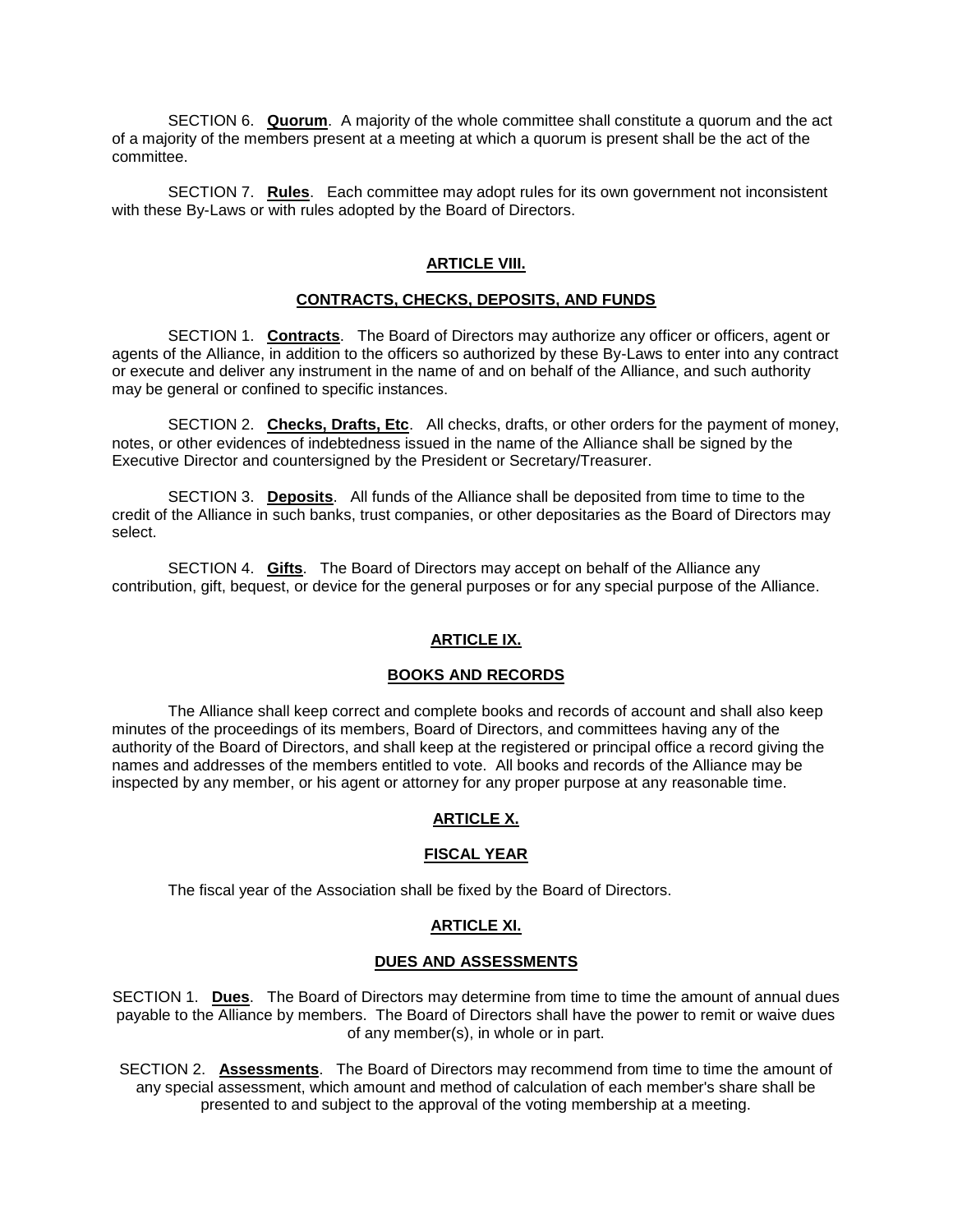## **ARTICLE XII.**

### **SEAL**

The corporate seal shall have inscribed thereon the name of the Alliance and the words "Corporate Seal, Illinois."

# **ARTICLE XIII.**

### **WAIVER OF NOTICE**

Whenever any notice is required to be given under the provisions of the Act or under the provisions of the Articles of Incorporation or these By-Laws, a waiver thereof in writing signed by the person or persons entitled to such notice, whether before or after the time stated therein, shall be deemed equivalent to the giving of such notice.

#### **ARTICLE XIV.**

#### **AMENDMENTS**

The power to alter, amend, or repeal these By-Laws or adopt new by-laws shall be vested in the voting members of the Alliance or Board of Directors. These Bylaws may be amended when necessary by a majority of either the District membership in attendance and voting at a regular, annual or special meeting or Board of Directors. Proposed amendments must be submitted to the Secretary/Treasurer to be sent out with regular meeting and Board announcements. The by-laws may contain any provisions for the regulation and management of the affairs of the Alliance not inconsistent with the law or the Articles of Incorporation. Upon any such alteration, amendment or repeal, notice shall be published to all members within seven (7) days of any such action by the Board of Directors. Any such alteration, amendment or repeal shall take effect thirty (30) days after the publication of such notice unless, within that thirty (30) day period, a petition objecting to such alteration, amendment or repeal, signed by at least one (1) District member in good standing is received by the Secretary/Treasurer, President or Executive Director. In the event that such a petition is timely received, the alteration, amendment or repeal shall not take effect, but shall abate until the next regular, annual or special meeting of the membership, at which time the alteration, amendment or repeal shall be put to a vote of the membership. A majority of the membership in attendance and voting shall decide the question.

#### **ARTICLE XV.**

### **INDEMNIFICATION OF OFFICERS AND DIRECTORS, EMPLOYEES AND AGENTS—INSURANCE**

(a.) The Alliance may indemnify any person who was or is a party, or is threatened to be made a party to any threatened, pending or completed action, suit or proceeding, whether criminal, administrative or investigative (other than an action by or in the right of the Alliance) by civil reason of the fact that he or she is or was a director, officer, employee or agent of the Alliance, or who is or was serving at the request of the Alliance as a director, officer, employee or agent of another corporation, partnership, joint venture, trust or other enterprise, against expenses (including attorneys' fees), judgments, fines and amounts paid in settlement actually and reasonably incurred by such person in connection with such action, suit or proceeding, if he or she acted in good faith and in a manner such person reasonably believed to be in, or not opposed to, the best interests of the Alliance, and, with respect to any criminal action or proceeding, had no reasonable cause to believe his or her conduct was unlawful. The termination of any action, suit, or proceeding by judgment, order, settlement, conviction, or upon a plea of nolo contendere or its equivalent, shall not, of itself, create a presumption that the person did not act in good faith and in a manner which he or she reasonably believed to be in or not opposed to the best interests of the Alliance,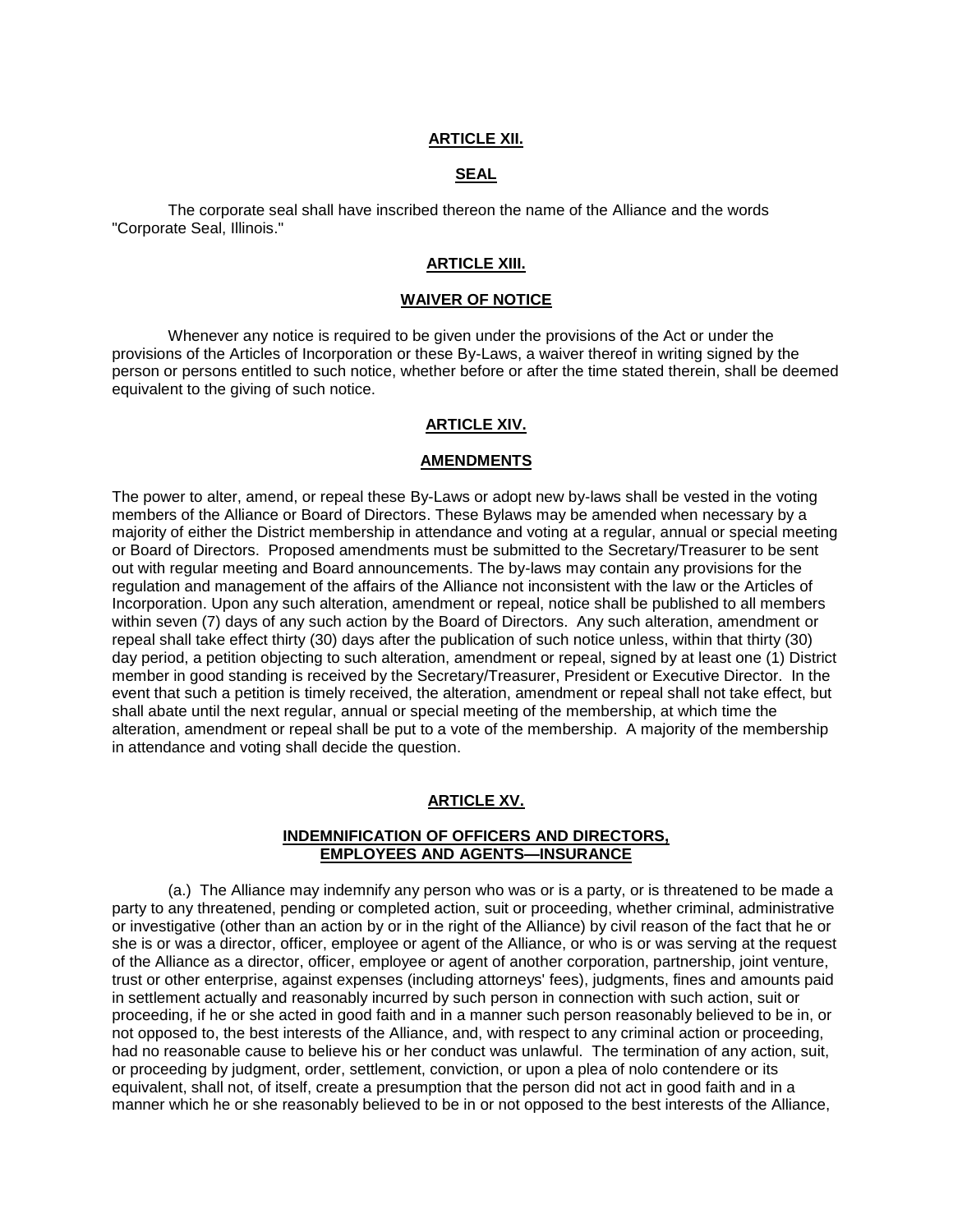and, with respect to any criminal action or proceeding, that the person had reasonable cause to believe that his or her conduct was unlawful.

(b.) The Alliance may indemnify any person who was or is a party, or is threatened to be made a party to any threatened, pending or completed action or suit by or in the right of the Alliance to procure a judgment in its favor by reason of the fact that he or she is or was a director, officer, employee or agent of the Alliance, or is or was serving at the request of the Alliance as a director, officer, employee or agent of another corporation, partnership, joint venture, trust or other enterprise, against expenses (including attorneys' fees) actually and reasonably incurred by such person in connection with the defense or settlement of such action or suit, if such person acted in good faith and in a manner he or she reasonably believed to be in, or not opposed to, the best interests of the Alliance, provided that no indemnification shall be made in respect of any claim, issue or matter as to which such person shall have been adjudged to be liable for negligence or misconduct in the performance of his or her duty to the Alliance, unless, and only to the extent that the court in which such action or suit was brought shall determine upon application that, despite the adjudication of liability, but in view of all the circumstances of the case, such person is fairly and reasonably entitled to indemnity for such expenses as the court shall deem proper.

(c.) To the extent that a director, officer, employee or agent of the Alliance has been successful, on the merits or otherwise in the defense of any action, suit or proceeding referred to in subsections (a) and (b), or in defense of any claim, issue or matter therein, such person shall be indemnified against expenses (including attorneys' fees) actually and reasonably incurred by such person in connection therewith.

(d.) Any indemnification under subsections (a) and (b) (unless ordered by a court) shall be made by the Alliance only as authorized in the specific case, upon a determination that indemnification of the director, officer, employee or agent is proper in the circumstances because he or she has met the applicable standard of conduct set fourth in subsections (a) or (b). Such determination shall be made (i) by the Board of Directors by a majority vote of a quorum consisting of directors who were not parties to such action, suit or proceeding, or (ii) if such a quorum is not obtainable, or even if obtainable, if a quorum of disinterested directors so directs, by independent legal counsel in a written opinion, or (iii) by the members entitled to vote, if any.

(e.) Expenses incurred in defending a civil or criminal action, suit or proceeding may be paid by the Alliance in advance of the final disposition of such action, suit or proceeding, as authorized by the Board of Directors in the specific case, upon receipt of an undertaking by or on behalf of the director, officer, employee or agent to repay such amount, unless it shall ultimately be determined that he or she is entitled to be indemnified by the Alliance as authorized in this Section.

(f.) The indemnified provided by this Section shall not be deemed exclusive of any other rights to which those seeking indemnification may be entitled under any by-law, agreement, vote of members or disinterested directors, or otherwise, both as to action in his or her official capacity and as to action in another capacity while holding such office, and shall continue as to a person who has ceased to be a director, officer, employee or agent, and shall inure to the benefit of the heirs, executors and administrators of such a person.

(g.) The Alliance shall purchase and maintain insurance and fidelity bond on behalf Alliance officers and executive director and may, at the discretion of the Board of Directors, purchase and maintain such insurance and fidelity bond on behalf of any other employee or agent of the Alliance, or who is or was serving at the request of the Alliance as a director, officer, employee or agent of another corporation, partnership, joint venture, trust or other enterprise, against any liability asserted against such person and incurred by such person in any such capacity, or arising out of his or her status as such, whether or not the Alliance would have the power to indemnify such person against such liability under the provisions of this Section.